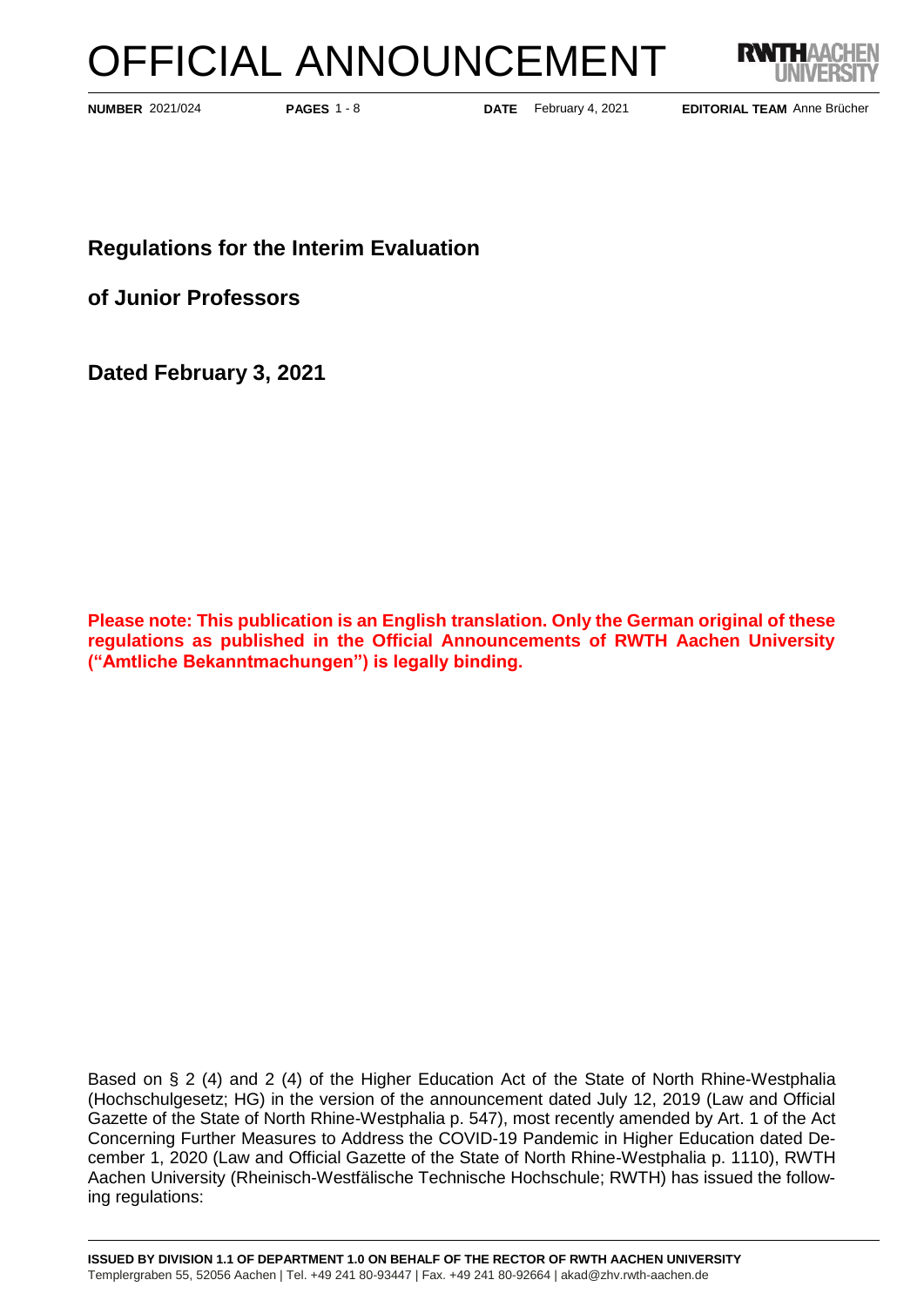# **Preamble**

# **Objective and Legal Basis**

The interim evaluation of junior professors serves to evaluate the performance and innovative ability of junior professors in research and teaching. The current status is evaluated taking into account the respective framework conditions and the development prospects of the job holder.

The employment status as well as the duration of the employment is governed by § 39 of the Higher Education Act of the State of North Rhine-Westphalia (Hochschulgesetz, HG).

These regulations apply to the interim evaluation of all junior professorships at RWTH Aachen University, both with and without tenure track.

The procedure for transferring to a permanent employment or private-law employment relationship for junior professorships with a tenure option (tenure-track) is governed by the valid version of the Regulations on the Tenure Track Process at RWTH Aachen University.

## **§ 1 Responsibilities and Subject Matter of the Procedure**

- 1) The faculty where the junior professorship is assigned is responsible for conducting the interim evaluation.
- 2) The faculty appoints an interim evaluation commission for each junior professor. If the requirements are comparable, a commission may also evaluate several candidates. The interim evaluation commission includes members of RWTH from the groups of University professors, academic staff, and students at a ratio of 3:1:1. At the request of the Faculty Council's representative of employees in technology and administration, at least one of the employees from this group must participate as an advisory member. This individual has the right to speak and to submit motions. The Faculty Council elects the chairperson – this must be an individual from the group of University professors.

The interim evaluation commission shall be composed of equal numbers of women and men. An unequally proportioned commission is only permissible in justifiable exceptional circumstances according to § 11c of the Higher Education Act. Efforts to ensure a gender balance on the committee as well as the reasons for any deviations from the provisions are to be recorded on an individual basis.

- 3) The equal opportunities officer, the relevant faculty representative, and the representative for staff with disabilities are entitled to participate in the meetings of the commission as non-voting members with the right to speak and submit motions. They have to be invited and informed of proceedings like all other members.
- 4) The interim evaluation commission meetings are not public. Guests shall be admitted only to the extent that and for as long as their presence is necessary for the commission to perform its duties. A record of their presence must be taken.
- 5) The commission appoints at least two reviewers.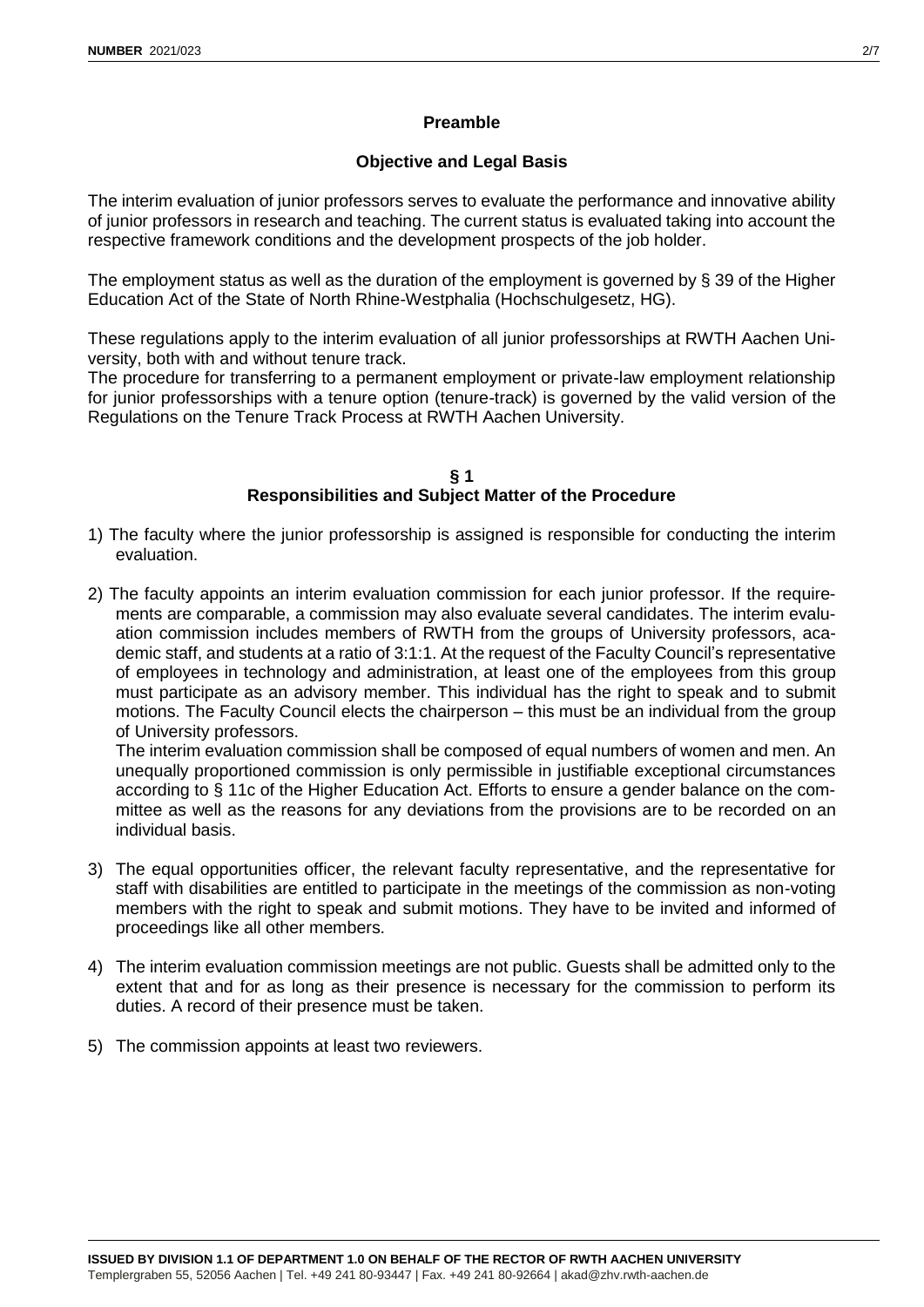- 6) The commission creates an interim evaluation report based on
	- a. the self-report of the junior professor
	- b. the records of the annual performance reviews
	- c. reports from the reviewers

The interim evaluation report also contains concrete indications regarding accomplishments and further development opportunities.

7) The Faculty Council submits the report to the Rectorate for resolution. The report makes a recommendation regarding the possible extension of the junior professor's position. The consent of the junior professor must be enclosed, if applicable. The Rectorate is responsible for the final decision.

## **§ 2 Mentoring and Performance Reviews**

- 1) At the beginning of the junior professor's employment, a professor from the faculty is to be appointed as a mentor for the candidate. The candidate has the right to nominate a specific individual for this role. The dean of the faculty appoints the mentor in consultation with the candidate. If the candidate does not wish to have a mentor, this must be put on record.
- 2) The mentor should provide critical feedback to the candidate from an experienced colleague's perspective, be available for in an advisory capacity, and offer advice on the preparation of the self-report for the interim evaluation. The mentor will not be involved in the interim evaluation.
- 3) The dean or a vice-dean or a spokesperson from the department shall hold a performance review with the candidate once a year. This is intended to help identify any undesirable developments at an early stage and to reflect on performance and progress based on the junior professor's performance to date.

During this meeting, the current situation of individual topics, such as research and teaching, is to be discussed.

A brief record of the meeting is to be prepared and signed by all participants, recording the agreed objectives. The record is part of the evaluation procedure.

If candidates work at a non-university research institution, the performance review must be conducted with the participation of said institution.

4) For tenure-track junior professorships, the regulations on mentoring and performance reviews stipulated in the valid version of the Regulations on the Tenure-Track Procedure at RWTH apply.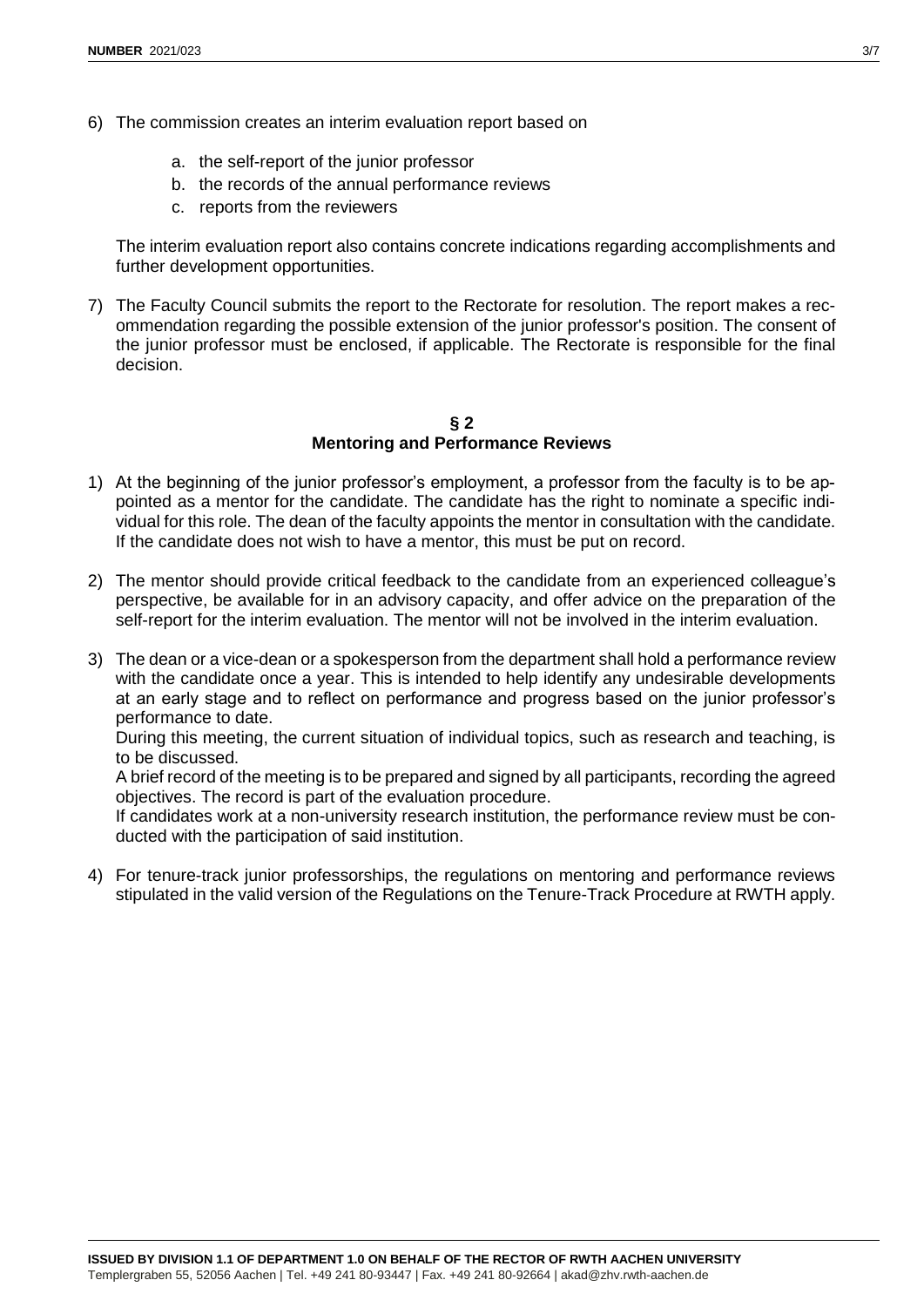#### **§ 3 Schedule**

The interim evaluation procedure must be initiated no later than 28 months after the start of the junior professor's appointment.

When setting the deadlines, the dates of the Rectorate's meetings shall be taken into account.

Furthermore, individual extension possibilities, e.g. due to childbirth, parental leave, or other leaves of absence, must be taken into account in each case in accordance with the legal regulations.

The recommended schedule is available in Appendix 1.

#### **§ 4 Contents of the Self-Report**

1) The junior professor's self-report should include statements about:

## **Research Activities**

- Their CV, a complete list of publications and scientific presentations (patents, if applicable)
- The names and descriptions of projects they are already carrying out and those planned for the future
- Explanation of relevant collaborations with other researchers in these projects
- Details of external funding applications submitted and external funds raised
- Other activities, e.g. committee memberships
- Knowledge transfer activities
- Supervision of dissertations and, if applicable, support of early-career researchers
- Reviewer activities, participation in conferences/further training courses

# **Teaching**

- Articulation of their contribution to teaching and learning
- Names of the courses carried out (lectures, exercises, lab courses) and explanation of their practical implementation
- Disclosure and comments on internally conducted student course evaluations
- Details of other activities, such as advising and mentoring students
- Conducting examinations and supervising Bachelor's and Master's theses
- Planned innovative courses (short and long term)

In addition, statements regarding the following aspects can be included:

## **Academic Responsibilities and Commitment**

- Participation in committee service
- Membership in University working groups
- Subject-related extracurricular activities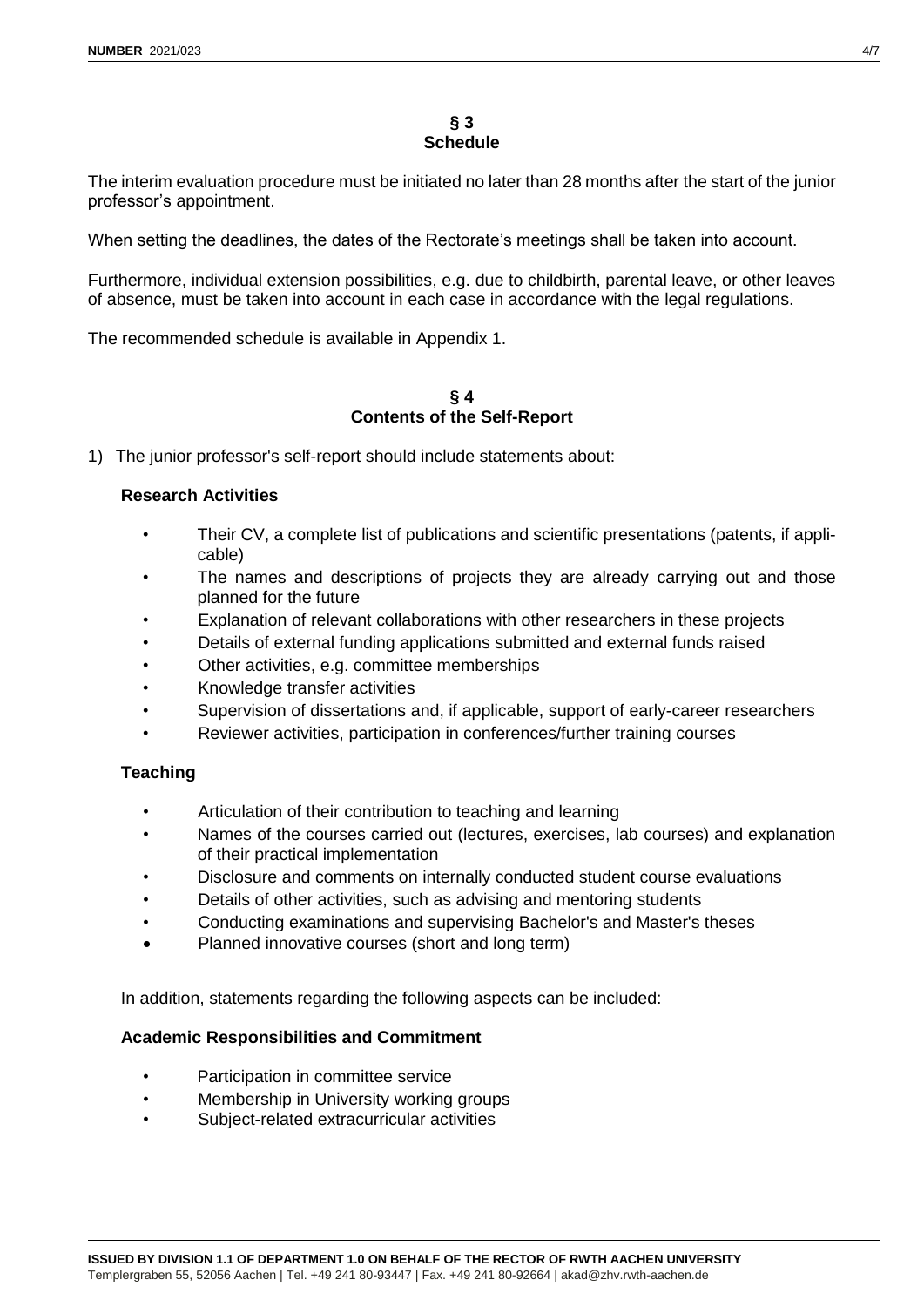# **Leadership Skills**

- Assumption of leadership tasks
- Further development of leadership skills

# **§ 5 Evaluation**

- 1) External expert opinions from two internationally recognized professors are to be requested. The interim evaluation commission appoints the reviewers in consultation with the Dean. The reviewers must be unbiased according to RWTH's applicable guidelines on bias in the appointment procedure and declare this when they submit their review. The expert opinions serve the tasks of the interim evaluation commission and are not made available to the junior professor. Excerpts from an expert opinion justifying a negative evaluation may be cited without naming the reviewer.
- 2) In particular, the expert opinions shall contain a statement on the following aspects:
	- The junior professor's contribution to the research and teaching of the subject area
	- Importance and feasibility of the scientific projects for the fourth to sixth years of the junior professor's appointment based on the research work already commenced
	- The candidate's achievements in teaching and learning

#### **§ 6 Interim Evaluation Report**

- 1) The chairperson of the interim evaluation commission shall prepare the interim evaluation report and submit it to the commission for resolution.
- 2) The report shall include a description and appreciation of the research, teaching, and other activities during the candidate's appointment at RWTH Aachen University. It should also contain an assessment of the junior professor's further academic development.
- 3) A recommendation regarding the extension of the junior professor's appointment shall be made.
- 4) The interim evaluation report is to be made available to the junior professor immediately after the chairperson has made a decision. The junior professor will be given a period of two weeks to submit a statement.

## **§ 7 Resolution of the Faculty Council**

- 1) The interim evaluation commission's recommendation is presented to the Faculty Council for discussion and vote with the interim evaluation report and, if applicable, the junior professor's statement.
- 2) The Faculty Council's resolution on the interim evaluation, the interim evaluation report, the junior professor's self-report, the records of the annual performance reviews, possibly the candidate's statement on the report, and the expert opinions are to be forwarded to the Rectorate. The report must be accompanied by the results of the Faculty Council's vote and an assessment of whether the junior professor has proven themselves as a university professor.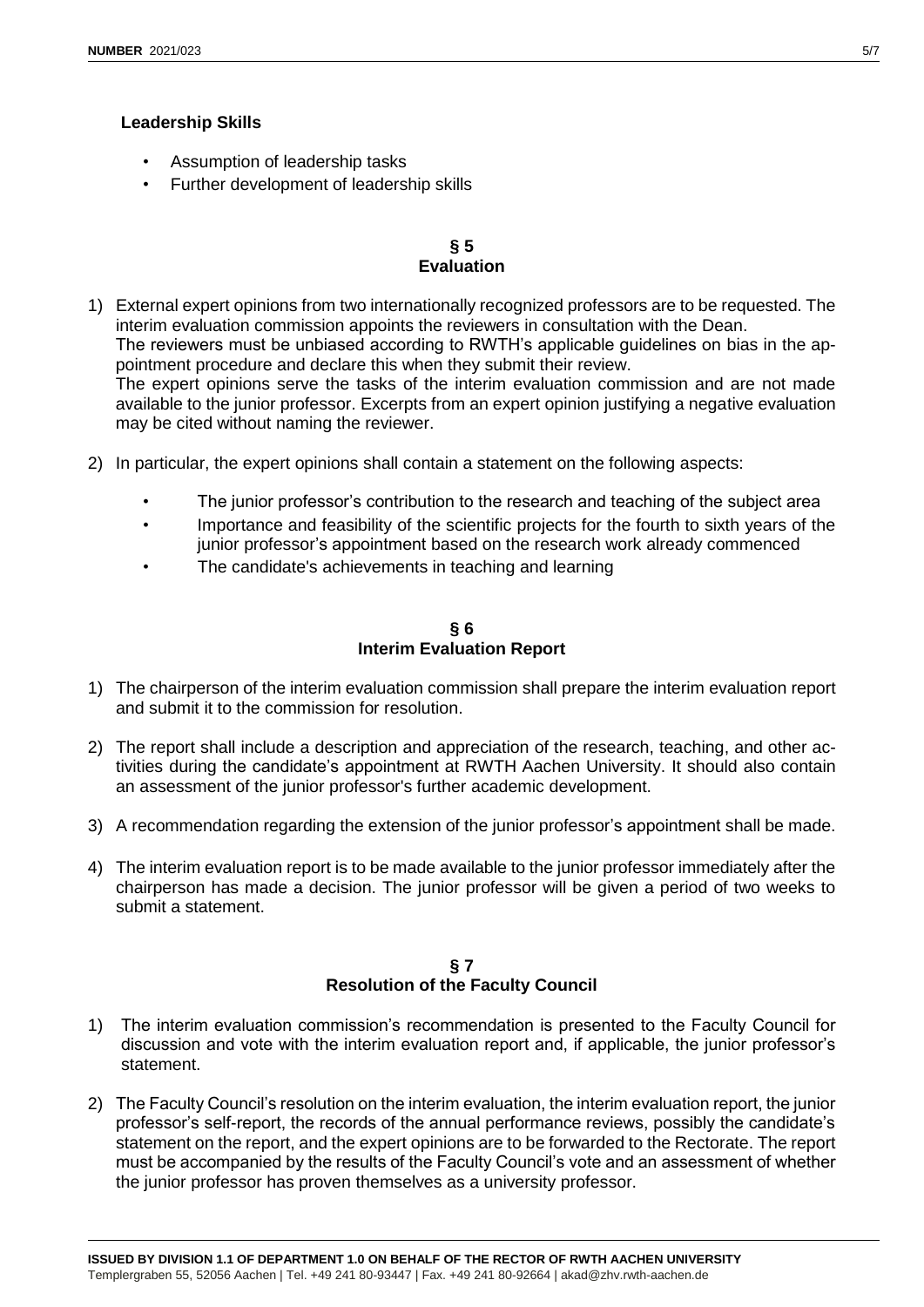## **§ 8 Decision of the Rectorate**

Should the Rectorate decide to reject an extension for a further three years, an extension of up to one year may be granted – at the junior professor's request – in order to give the candidate the opportunity to bring work already commenced to a provisional conclusion and also to take steps to take up a new position.

# **§ 9 Data Protection**

During the the interim evaluation procedure, personal data will be processed in accordance with Articles 13 and 14 of the General Data Protection Regulation (GDPR).

# **§ 10 Entry Into Force**

These regulations enter into force as an official announcement of RWTH on the day after their publication. When these regulations enter into force, the previous regulations (number 1097) dated July 4, 2006, cease to apply.

It is pointed out that, in accordance with § 12 (5) NRW Higher Education Act, any claims regarding a violation of procedural or formal requirements of the regulatory or other autonomous rights of the University may no longer be asserted after one year has elapsed since the official publication of this announcement unless:

1) the announcement has not been properly published,

2) the Rectorate has objected, prior to publication, to the decision of the committee adopting the regulations,

- 3) the University has been previously notified about the defect of form or of procedure in a complaint, specifying the infringed legal provision and the fact which gives rise to the defect, or
- 4) the legal consequence of the exclusion of complaints was not pointed out in the public announcement.

Issued based on the resolutions of the Senate of RWTH Aachen University dated January 28, 2021.

Rector of RWTH Aachen University

Aachen,

dated February 3, 2021

sgd. Rüdiger

Univ.-Prof. Dr. rer. nat. Dr. h. c. mult. Rüdiger